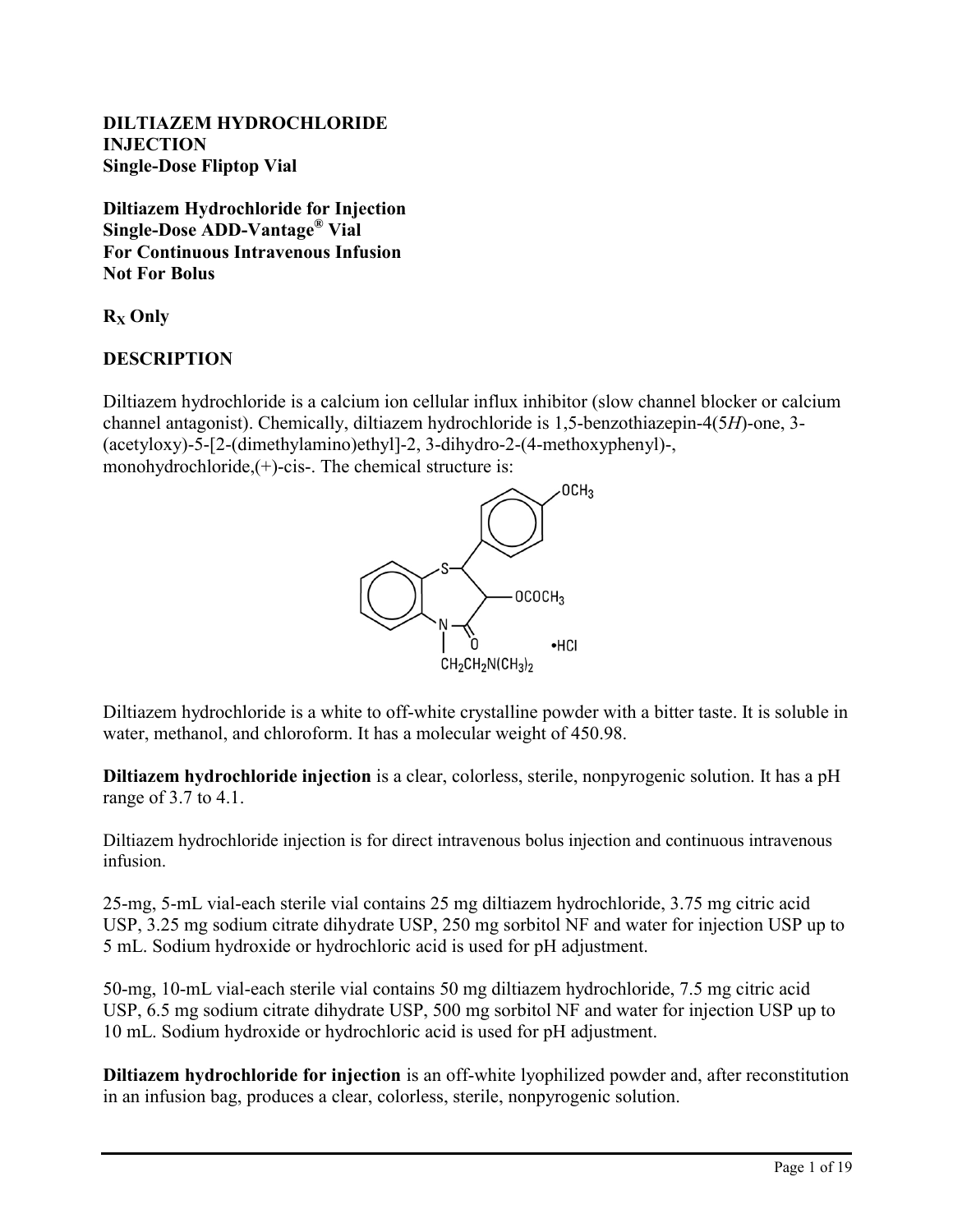Diltiazem hydrochloride for injection for continuous intravenous infusion is available in ADD-Vantage Vials. The vial contains lyophilized powder comprised of diltiazem hydrochloride 100 mg and mannitol USP 75 mg for reconstitution in the ADD-Vantage Flexible Diluent Container containing 5% dextrose injection or 0.9% sodium chloride injection.

## **CLINICAL PHARMACOLOGY**

#### **Mechanisms of Action**

Diltiazem inhibits the influx of calcium  $(Ca^{2+})$  ions during membrane depolarization of cardiac and vascular smooth muscle. The therapeutic benefits of diltiazem in supraventricular tachycardias are related to its ability to slow AV nodal conduction time and prolong AV nodal refractoriness. Diltiazem exhibits frequency (use) dependent effects on AV nodal conduction such that it may selectively reduce the heart rate during tachycardias involving the AV node with little or no effect on normal AV nodal conduction at normal heart rates.

Diltiazem slows the ventricular rate in patients with a rapid ventricular response during atrial fibrillation or atrial flutter. Diltiazem converts paroxysmal supraventricular tachycardia (PSVT) to normal sinus rhythm by interrupting the reentry circuit in AV nodal reentrant tachycardias and reciprocating tachycardias, e.g., Wolff-Parkinson-White syndrome (WPW).

Diltiazem prolongs the sinus cycle length. It has no effect on the sinus node recovery time or on the sinoatrial conduction time in patients without SA nodal dysfunction. Diltiazem has no significant electrophysiologic effects on tissues in the heart that are fast sodium channel dependent, e.g., His-Purkinje tissue, atrial and ventricular muscle, and extranodal accessory pathways.

Like other calcium channel antagonists, because of its effect on vascular smooth muscle, diltiazem decreases total peripheral resistance resulting in a decrease in both systolic and diastolic blood pressure.

#### **Hemodynamics**

In patients with cardiovascular disease, diltiazem hydrochloride injection administered intravenously in single bolus doses, followed in some cases by a continuous infusion, reduced blood pressure, systemic vascular resistance, the rate-pressure product, and coronary vascular resistance and increased coronary blood flow. In a limited number of studies of patients with compromised myocardium (severe congestive heart failure, acute myocardial infarction, hypertrophic cardiomyopathy), administration of intravenous diltiazem produced no significant effect on contractility, left ventricular end diastolic pressure, or pulmonary capillary wedge pressure. The mean ejection fraction and cardiac output/index remained unchanged or increased. Maximal hemodynamic effects usually occurred within 2 to 5 minutes of an injection. However, in rare instances, worsening of congestive heart failure has been reported in patients with preexisting impaired ventricular function.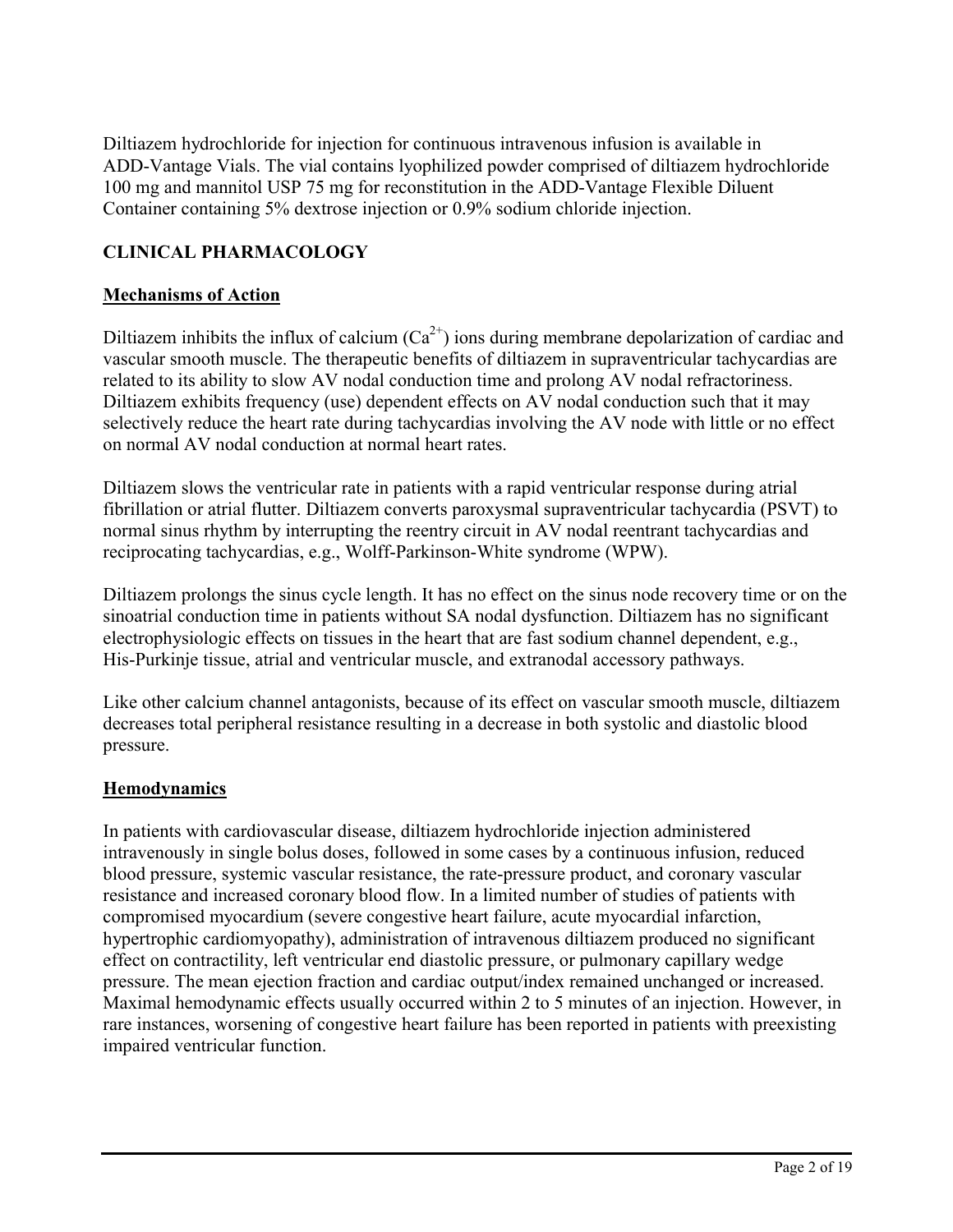## **Pharmacodynamics**

The prolongation of PR interval correlated significantly with plasma diltiazem concentration in normal volunteers using the Sigmoidal E<sub>max</sub> model. Changes in heart rate, systolic blood pressure, and diastolic blood pressure did not correlate with diltiazem plasma concentrations in normal volunteers. Reduction in mean arterial pressure correlated linearly with diltiazem plasma concentration in a group of hypertensive patients.

In patients with atrial fibrillation and atrial flutter, a significant correlation was observed between the percent reduction in HR and plasma diltiazem concentration using the Sigmoidal  $E_{\text{max}}$  model. Based on this relationship, the mean plasma diltiazem concentration required to produce a 20% decrease in heart rate was determined to be 80 ng/mL. Mean plasma diltiazem concentrations of 130 ng/mL and 300 ng/mL were determined to produce reductions in heart rate of 30% and 40%.

#### **Pharmacokinetics and Metabolism**

Following a single intravenous injection in healthy male volunteers, diltiazem hydrochloride appears to obey linear pharmacokinetics over a dose range of 10.5 to 21 mg. The plasma elimination half-life is approximately 3.4 hours. The apparent volume of distribution of diltiazem hydrochloride is approximately 305 L. Diltiazem hydrochloride is extensively metabolized in the liver with a systemic clearance of approximately 65 L/h.

After constant rate intravenous infusion to healthy male volunteers, diltiazem exhibits nonlinear pharmacokinetics over an infusion range of 4.8 to 13.2 mg/h for 24 hours. Over this infusion range, as the dose is increased, systemic clearance decreases from 64 to 48 L/h while the plasma elimination half-life increases from 4.1 to 4.9 hours. The apparent volume of distribution remains unchanged (360 to 391 L). In patients with atrial fibrillation or atrial flutter, diltiazem systemic clearance has been found to be decreased compared to healthy volunteers. In patients administered bolus doses ranging from 2.5 mg to 38.5 mg, systemic clearance averaged 36 L/h. In patients administered continuous infusions at 10 mg/h or 15 mg/h for 24 hours, diltiazem systemic clearance averaged 42 L/h and 31 L/h, respectively.

Based on the results of pharmacokinetic studies in healthy volunteers administered different *oral*  diltiazem hydrochloride formulations, constant rate intravenous infusions of diltiazem hydrochloride at 3, 5, 7, and 11 mg/h are predicted to produce steady-state plasma diltiazem concentrations equivalent to 120-, 180-, 240-, and 360-mg total daily oral doses of diltiazem hydrochloride tablets or diltiazem hydrochloride extended-release capsules.

After oral administration, diltiazem undergoes extensive metabolism in man by deacetylation, Ndemethylation, and O-demethylation via cytochrome P-450 (oxidative metabolism) in addition to conjugation. Metabolites N-monodesmethyldiltiazem, desacetyldiltiazem, desacetyl-Nmonodesmethyldiltiazem, desacetyl-O-desmethyldiltiazem, and desacetyl-N, O-desmethyldiltiazem have been identified in human urine. Following oral administration, 2% to 4% of the unchanged diltiazem appears in the urine. Drugs which induce or inhibit hepatic microsomal enzymes may alter diltiazem disposition.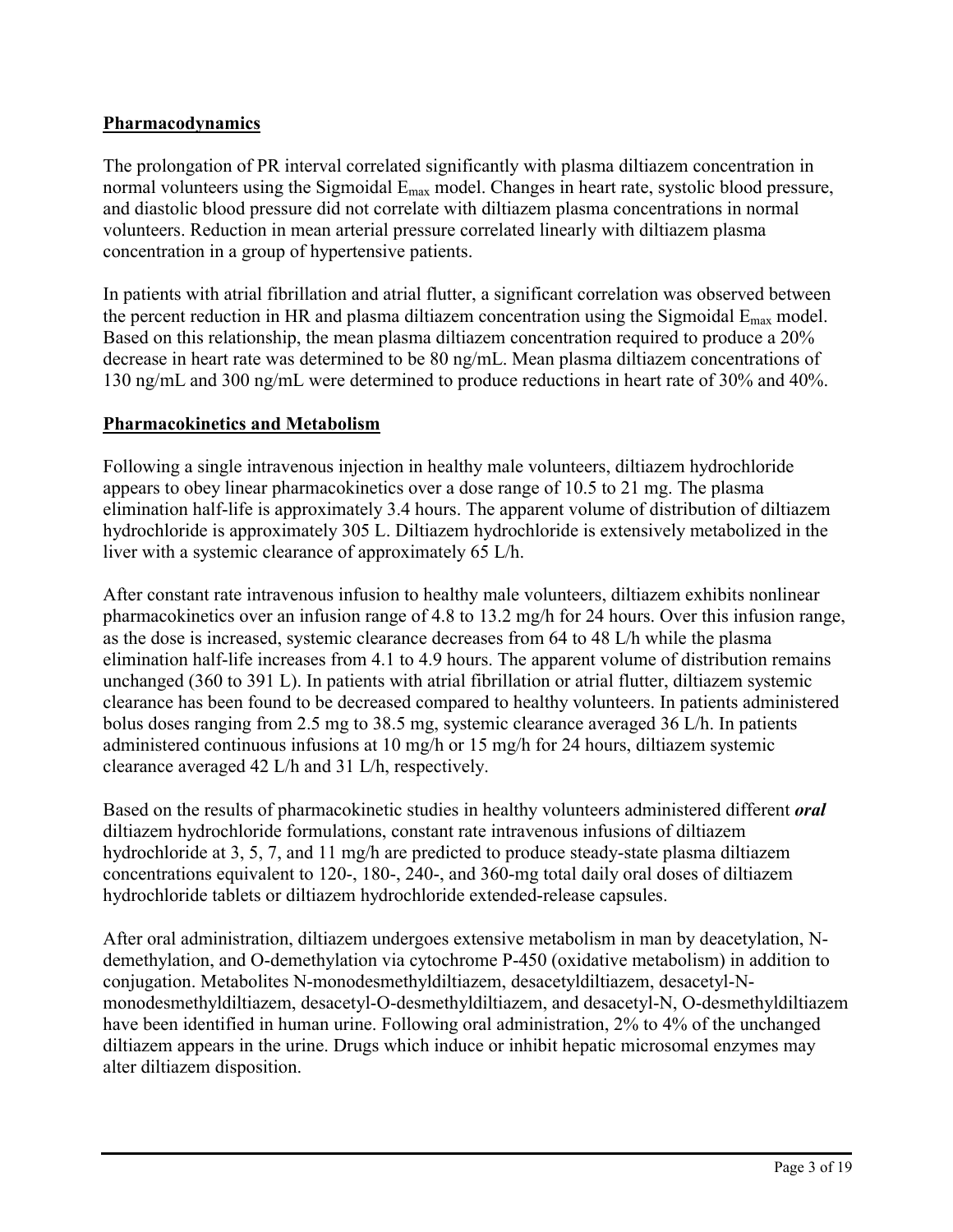Following single intravenous injection of diltiazem hydrochloride, however, plasma concentrations of N-monodesmethyldiltiazem and desacetyldiltiazem, two principal metabolites found in plasma after oral administration, are typically not detected. These metabolites are observed, however, following 24 hour constant rate intravenous infusion. Total radioactivity measurement following short IV administration in healthy volunteers suggests the presence of other unidentified metabolites which attain higher concentrations than those of diltiazem and are more slowly eliminated; half-life of total radioactivity is about 20 hours compared to 2 to 5 hours for diltiazem.

Diltiazem hydrochloride is 70% to 80% bound to plasma proteins. In vitro studies suggest alpha $1$ – acid glycoprotein binds approximately 40% of the drug at clinically significant concentrations. Albumin appears to bind approximately 30% of the drug, while other constituents bind the remaining bound fraction. Competitive in vitro ligand binding studies have shown that diltiazem binding is not altered by therapeutic concentrations of digoxin, phenytoin, hydrochlorothiazide, indomethacin, phenylbutazone, propranolol, salicylic acid, tolbutamide, or warfarin.

Renal insufficiency, or even end-stage renal disease, does not appear to influence diltiazem disposition following *oral* administration. Liver cirrhosis was shown to reduce diltiazem's apparent *oral* clearance and prolong its half-life.

## **INDICATIONS AND USAGE**

Diltiazem Hydrochloride Injection or Diltiazem Hydrochloride for Injection are indicated for the following:

**Atrial Fibrillation or Atrial Flutter.** Temporary control of rapid ventricular rate in atrial fibrillation or atrial flutter. It should not be used in patients with atrial fibrillation or atrial flutter associated with an accessory bypass tract such as in Wolff-Parkinson-White (WPW) syndrome or short PR syndrome.

In addition, Diltiazem Hydrochloride Injection is indicated for:

**Paroxysmal Supraventricular Tachycardia.** Rapid conversion of paroxysmal supraventricular tachycardias (PSVT) to sinus rhythm. This includes AV nodal reentrant tachycardias and reciprocating tachycardias associated with an extranodal accessory pathway such as the WPW syndrome or short PR syndrome. Unless otherwise contraindicated, appropriate vagal maneuvers should be attempted prior to administration of diltiazem hydrochloride injection.

The use of diltiazem hydrochloride injection or diltiazem hydrochloride for injection should be undertaken with caution when the patient is compromised hemodynamically or is taking other drugs that decrease any or all of the following: peripheral resistance, myocardial filling, myocardial contractility, or electrical impulse propagation in the myocardium.

**For either indication and particularly when employing continuous intravenous infusion, the setting should include continuous monitoring of the ECG and frequent measurement of blood pressure. A defibrillator and emergency equipment should be readily available.**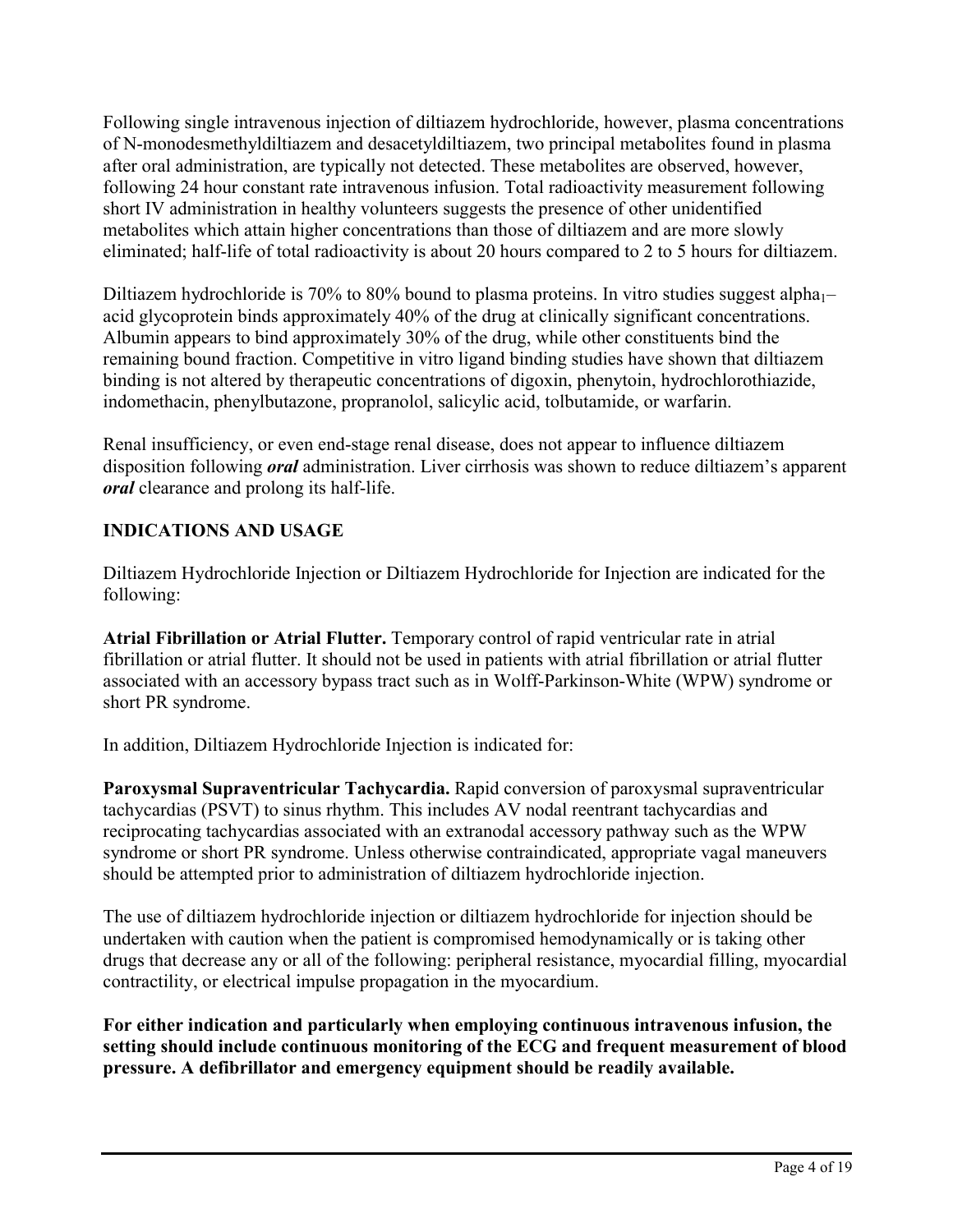In domestic controlled trials in patients with atrial fibrillation or atrial flutter, bolus administration of diltiazem hydrochloride injection was effective in reducing heart rate by at least 20% in 95% of patients. Diltiazem hydrochloride injection rarely converts atrial fibrillation or atrial flutter to normal sinus rhythm. Following administration of one or two intravenous bolus doses of diltiazem hydrochloride injection, response usually occurs within 3 minutes and maximal heart rate reduction generally occurs in 2 to 7 minutes. Heart rate reduction may last from 1 to 3 hours. If hypotension occurs, it is generally short-lived, but may last from 1 to 3 hours.

A 24-hour continuous infusion of diltiazem hydrochloride injection in the treatment of atrial fibrillation or atrial flutter maintained at least a 20% heart rate reduction during the infusion in 83% of patients. Upon discontinuation of infusion, heart rate reduction may last from 0.5 hours to more than 10 hours (median duration 7 hours). Hypotension, if it occurs, may be similarly persistent.

In the controlled clinical trials, 3.2% of patients required some form of intervention (typically, use of intravenous fluids or the Trendelenburg position) for blood pressure support following diltiazem hydrochloride injection.

In domestic controlled trials, bolus administration of diltiazem hydrochloride injection was effective in converting PSVT to normal sinus rhythm in 88% of patients within 3 minutes of the first or second bolus dose.

Symptoms associated with the arrhythmia were improved in conjunction with decreased heart rate or conversion to normal sinus rhythm following administration of diltiazem hydrochloride injection.

## **CONTRAINDICATIONS**

Injectable forms of diltiazem are contraindicated in:

- 1. Patients with sick sinus syndrome except in the presence of a functioning ventricular pacemaker.
- 2. Patients with second- or third-degree AV block except in the presence of a functioning ventricular pacemaker.
- 3. Patients with severe hypotension or cardiogenic shock.
- 4. Patients who have demonstrated hypersensitivity to the drug.
- 5. Intravenous diltiazem and intravenous beta-blockers should not be administered together or in close proximity (within a few hours).
- 6. Patients with atrial fibrillation or atrial flutter associated with an accessory bypass tract such as in WPW syndrome or short PR syndrome.

As with other agents which slow AV nodal conduction and do not prolong the refractoriness of the accessory pathway (e.g., verapamil, digoxin), in rare instances patients in atrial fibrillation or atrial flutter associated with an accessory bypass tract may experience a potentially lifethreatening increase in heart rate accompanied by hypotension when treated with injectable forms of diltiazem. As such, the initial use of injectable forms of diltiazem should be, if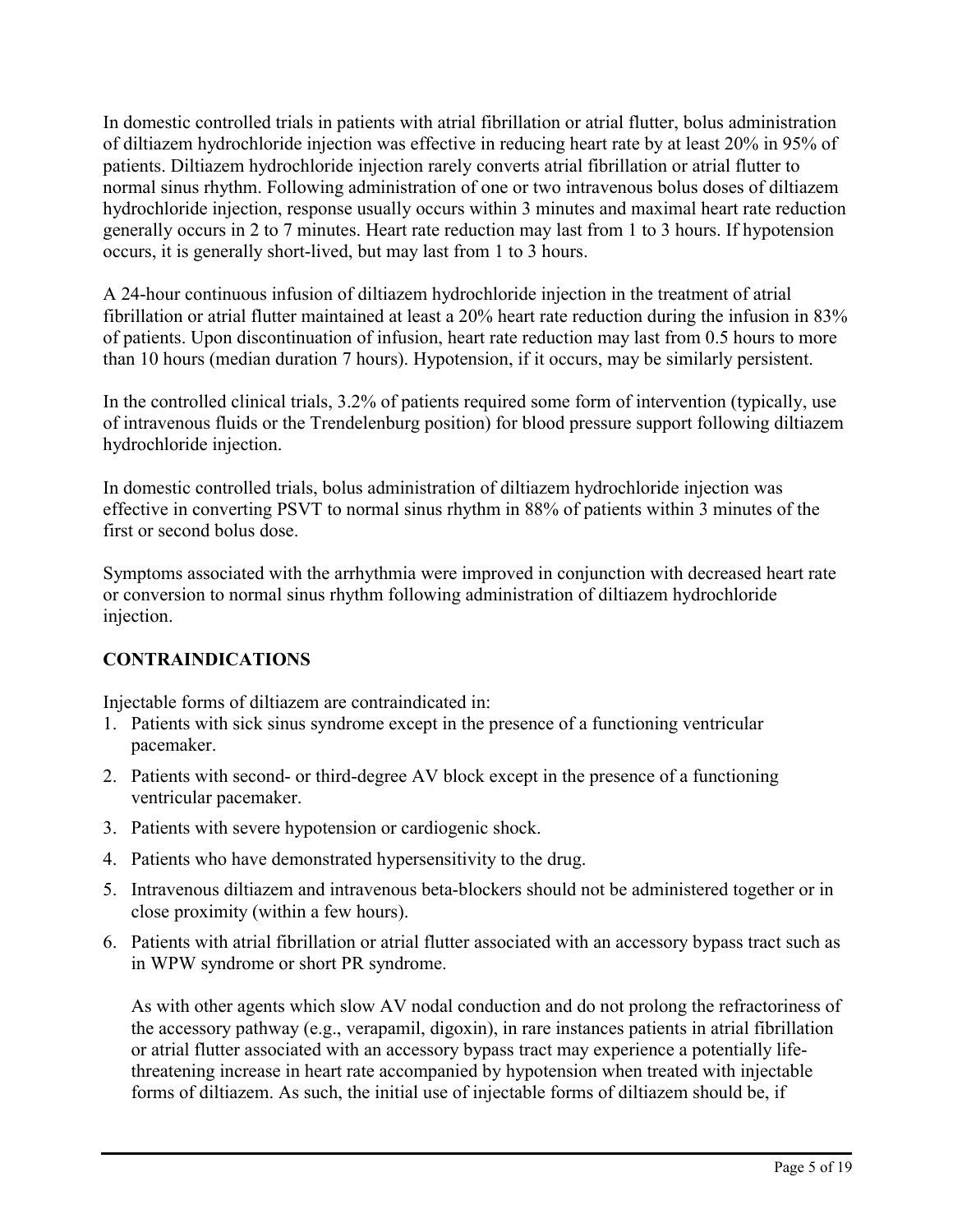possible, in a setting where monitoring and resuscitation capabilities, including DC cardioversion/defibrillation, are present (see OVERDOSAGE). Once familiarity of the patient's response is established, use in an office setting may be acceptable.

7. Patients with ventricular tachycardia. Administration of other calcium channel blockers to patients with wide complex tachycardia ( $\text{QRS} \geq 0.12$  seconds) has resulted in hemodynamic deterioration and ventricular fibrillation. It is important that an accurate pretreatment diagnosis distinguish wide complex QRS tachycardia of supraventricular origin from that of ventricular origin prior to administration of injectable forms of diltiazem.

## **WARNINGS**

- 1. **Cardiac Conduction.** Diltiazem prolongs AV nodal conduction and refractoriness that may rarely result in second- or third-degree AV block in sinus rhythm. Concomitant use of diltiazem with agents known to affect cardiac conduction may result in additive effects (see Drug Interactions). If high-degree AV block occurs in sinus rhythm, intravenous diltiazem should be discontinued and appropriate supportive measures instituted (see OVERDOSAGE).
- 2. **Congestive Heart Failure.** Although diltiazem has a negative inotropic effect in isolated animal tissue preparations, hemodynamic studies in humans with normal ventricular function and in patients with a compromised myocardium, such as severe CHF, acute MI, and hypertrophic cardiomyopathy, have not shown a reduction in cardiac index nor consistent negative effects on contractility (dp/dt). Administration of oral diltiazem in patients with acute myocardial infarction and pulmonary congestion documented by x-ray on admission is contraindicated. Experience with the use of diltiazem hydrochloride injection in patients with impaired ventricular function is limited. Caution should be exercised when using the drug in such patients.
- 3. **Hypotension.** Decreases in blood pressure associated with diltiazem hydrochloride injection therapy may occasionally result in symptomatic hypotension (3.2%). The use of intravenous diltiazem for control of ventricular response in patients with supraventricular arrhythmias should be undertaken with caution when the patient is compromised hemodynamically. In addition, caution should be used in patients taking other drugs that decrease peripheral resistance, intravascular volume, myocardial contractility or conduction.
- 4. **Acute Hepatic Injury.** In rare instances, significant elevations in enzymes such as alkaline phosphatase, LDH, SGOT, SGPT, and other phenomena consistent with acute hepatic injury have been noted following oral diltiazem. Therefore, the potential for acute hepatic injury exists following administration of intravenous diltiazem.
- 5. **Ventricular Premature Beats (VPBs).** VPBs may be present on conversion of PSVT to sinus rhythm with diltiazem hydrochloride injection. These VPBs are transient, are typically considered to be benign, and appear to have no clinical significance. Similar ventricular complexes have been noted during cardioversion, other pharmacologic therapy, and during spontaneous conversion of PSVT to sinus rhythm.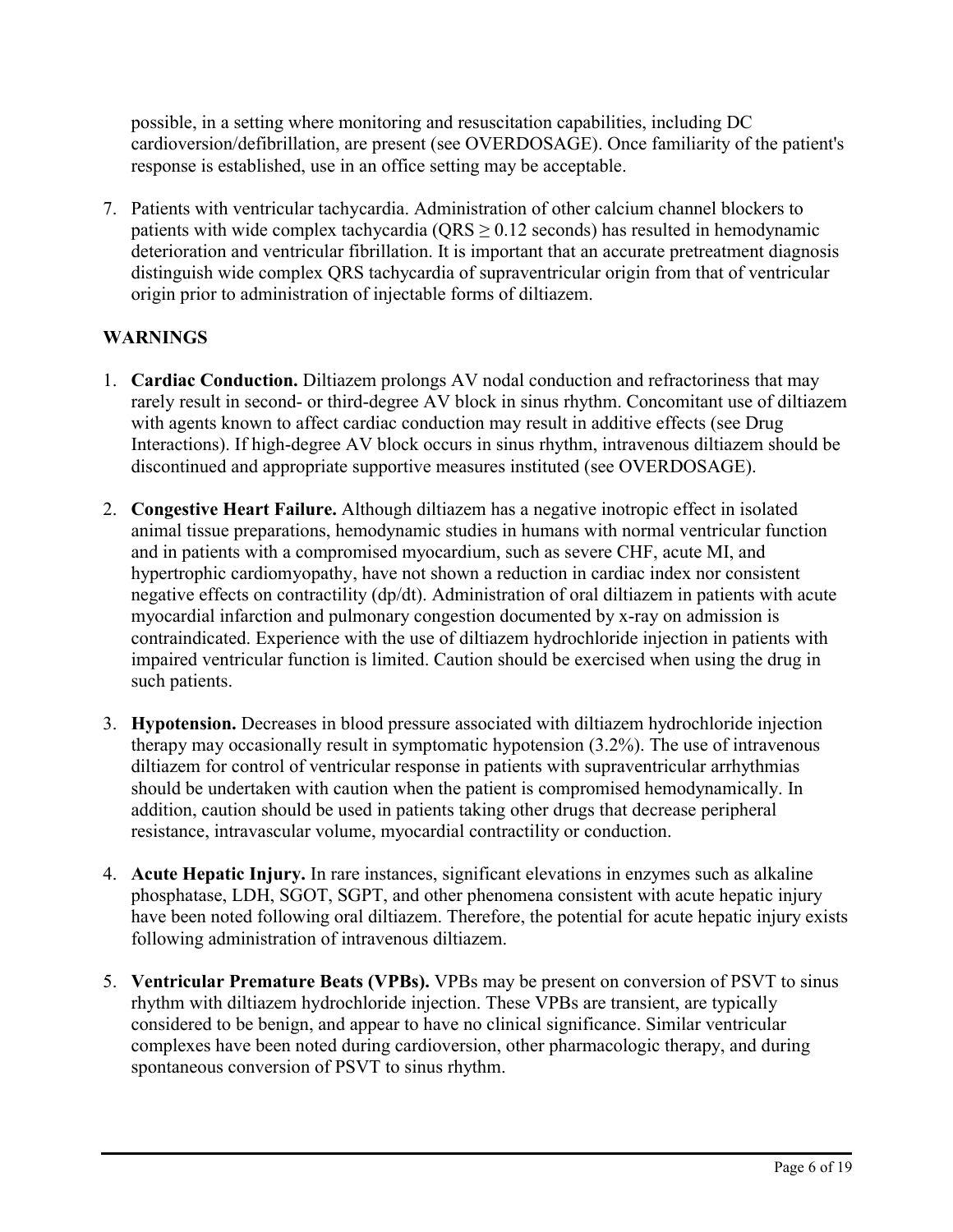## **PRECAUTIONS**

### **General**

Diltiazem hydrochloride is extensively metabolized by the liver and excreted by the kidneys and in bile. The drug should be used with caution in patients with impaired renal or hepatic function (see WARNINGS). High intravenous dosages (4.5 mg/kg tid) administered to dogs resulted in significant bradycardia and alterations in AV conduction. In subacute and chronic dog and rat studies designed to produce toxicity, high oral doses of diltiazem were associated with hepatic damage. In special subacute hepatic studies, oral doses of 125 mg/kg and higher in rats were associated with histological changes in the liver, which were reversible when the drug was discontinued. In dogs, oral doses of 20 mg/kg were also associated with hepatic changes; however, these changes were reversible with continued dosing.

Dermatologic events progressing to erythema multiforme and/or exfoliative dermatitis have been infrequently reported following oral diltiazem. Therefore, the potential for these dermatologic reactions exists following exposure to intravenous diltiazem. Should a dermatologic reaction persist, the drug should be discontinued.

#### **Drug Interactions**

As with all drugs, care should be exercised when treating patients with multiple medications. Diltiazem is both a substrate and an inhibitor of the cytochrome P-450 3A4 enzyme system. Other drugs that are specific substrates, inhibitors, or inducers of this enzyme system may have a significant impact on the efficacy and side effect profile of diltiazem. Patients taking other drugs that are substrates of CYP450 3A4, especially patients with renal and/or hepatic impairment, may require dosage adjustment when starting or stopping concomitantly administered diltiazem in order to maintain optimum therapeutic blood levels.

**Anesthetics.** The depression of cardiac contractility, conductivity, and automaticity as well as the vascular dilation associated with anesthetics may be potentiated by calcium channel blockers. When used concomitantly, anesthetics and calcium blockers should be titrated carefully.

**Benzodiazepines.** Studies showed that diltiazem increased the AUC of midazolam and triazolam by 3- to 4-fold and  $C_{\text{max}}$  by 2-fold, compared to placebo. The elimination half-life of midazolam and triazolam also increased (1.5- to 2.5-fold) during coadministration with diltiazem. These pharmacokinetic effects seen during diltiazem coadministration can result in increased clinical effects (e.g., prolonged sedation) of both midazolam and triazolam.

**Beta-blockers.** Intravenous diltiazem has been administered to patients on chronic oral betablocker therapy. The combination of the two drugs was generally well tolerated without serious adverse effects. If intravenous diltiazem is administered to patients receiving chronic oral betablocker therapy, the possibility for bradycardia, AV block, and/or depression of contractility should be considered (see CONTRAINDICATIONS). *Oral* administration of diltiazem with propranolol in five normal volunteers resulted in increased propranolol levels in all subjects and bioavailability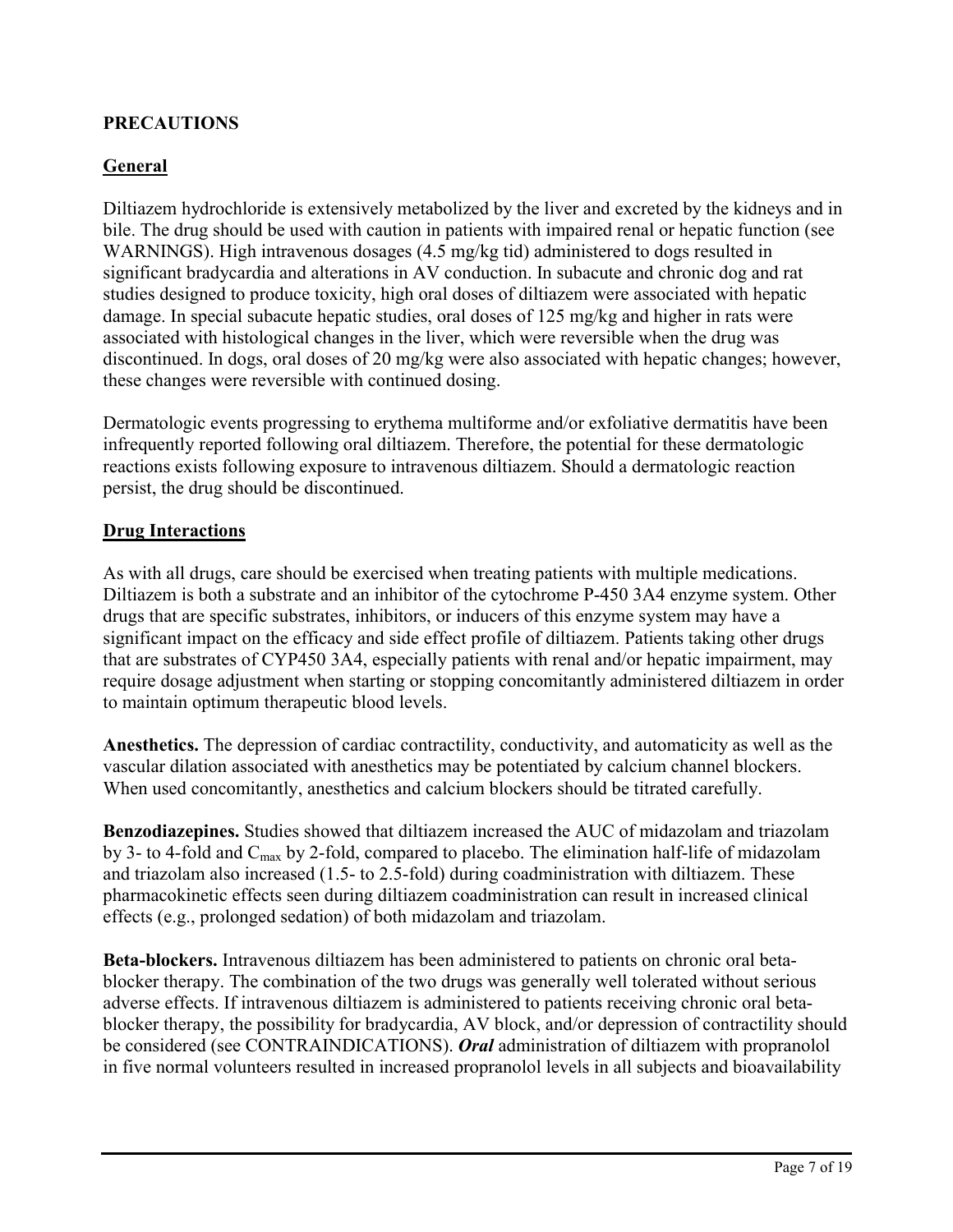of propranolol was increased approximately 50%. In vitro, propranolol appears to be displaced from its binding sites by diltiazem.

**Buspirone.** In nine healthy subjects, diltiazem significantly increased the mean buspirone AUC 5.5-fold and C<sub>max</sub> 4.1-fold compared to placebo. The  $T_{1/2}$  and T<sub>max</sub> of buspirone were not significantly affected by diltiazem. Enhanced effects and increased toxicity of buspirone may be possible during concomitant administration with diltiazem. Subsequent dose adjustments may be necessary during coadministration, and should be based on clinical assessment.

**Carbamazepine.** Concomitant administration of *oral* diltiazem with carbamazepine has been reported to result in elevated plasma levels of carbamazepine (by 40 to 72%), resulting in toxicity in some cases. Patients receiving these drugs concurrently should be monitored for a potential drug interaction.

**Cimetidine.** A study in six healthy volunteers has shown a significant increase in peak diltiazem plasma levels (58%) and area-under-the-curve (53%) after a 1-week course of cimetidine at 1200 mg per day and a single dose of diltiazem 60 mg. Ranitidine produced smaller, nonsignificant increases. The effect may be mediated by cimetidine's known inhibition of hepatic cytochrome P-450, the enzyme system responsible for the first-pass metabolism of diltiazem. Patients currently receiving diltiazem therapy should be carefully monitored for a change in pharmacological effect when initiating and discontinuing therapy with cimetidine. An adjustment in the diltiazem dose may be warranted.

**Clonidine.** Sinus bradycardia resulting in hospitalization and pacemaker insertion has been reported in association with the use of clonidine concurrently with diltiazem. Monitor heart rate in patients receiving concomitant diltiazem and clonidine.

**Cyclosporine.** A pharmacokinetic interaction between diltiazem and cyclosporine has been observed during studies involving renal and cardiac transplant patients. In renal and cardiac transplant recipients, a reduction of cyclosporine dose ranging from 15% to 48% was necessary to maintain cyclosporine trough concentrations similar to those seen prior to the addition of diltiazem. If these agents are to be administered concurrently, cyclosporine concentrations should be monitored, especially when diltiazem therapy is initiated, adjusted or discontinued.

The effect of cyclosporine on diltiazem plasma concentrations has not been evaluated.

**Digitalis.** Intravenous diltiazem has been administered to patients receiving either intravenous or oral digitalis therapy. The combination of the two drugs was well tolerated without serious adverse effects. However, since both drugs affect AV nodal conduction, patients should be monitored for excessive slowing of the heart rate and/or AV block.

**Ivabradine.** Concurrent use of diltiazem increases exposure to ivabradine and may exacerbate bradycardia and conduction disturbances. Avoid concomitant use of ivabradine and diltiazem.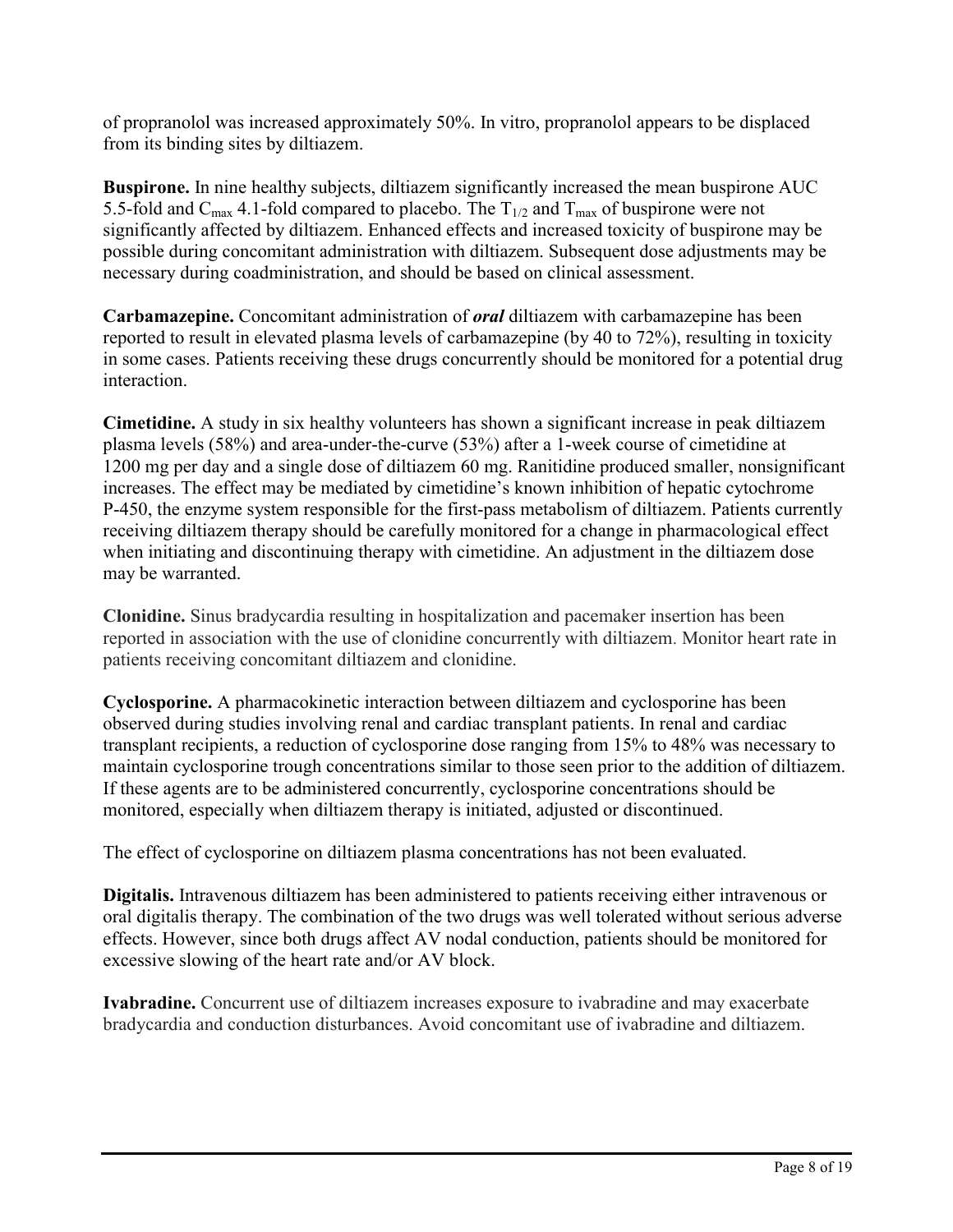**Quinidine.** Diltiazem significantly increases the  $AUC_{(0\rightarrow\infty)}$  of quinidine by 51%, T<sub>1/2</sub> by 36% and decreases its CL<sub>oral</sub> by 33%. Monitoring for quinidine adverse effects may be warranted and the dose adjusted accordingly.

**Rifampin.** Coadministration of rifampin with diltiazem lowered the diltiazem plasma concentrations to undetectable levels. Coadministration of diltiazem with rifampin or any known CYP3A4 inducer should be avoided when possible, and alternative therapy considered.

**Statins.** Diltiazem is an inhibitor of CYP3A4 and has been shown to increase significantly the AUC of some statins. The risk of myopathy and rhabdomyolysis with statins metabolized by CYP3A4 may be increased with concomitant use of diltiazem. When possible, use a non-CYP3A4 metabolized statin together with diltiazem; otherwise, dose adjustments for both diltiazem and the statin should be considered along with close monitoring for signs and symptoms of any statin related adverse events.

In a healthy volunteer cross-over study  $(N = 10)$ , coadministration of a single 20 mg dose of simvastatin at the end of a 14-day regimen with 120 mg BID diltiazem SR resulted in a 5-fold increase in mean simvastatin AUC versus simvastatin alone. Subjects with increased average steady-state exposures of diltiazem showed a greater-fold increase in simvastatin exposure. Computer-based simulations showed that at a daily dose of 480 mg of diltiazem, an 8- to 9-fold mean increase in simvastatin AUC can be expected. If coadministration of simvastatin with diltiazem is required, limit the daily doses of simvastatin to 10 mg and diltiazem to 240 mg.

In a ten-subject randomized, open label, 4-way cross-over study, coadministration of diltiazem (120 mg bid, diltiazem SR for 2 weeks) with a single 20 mg dose of lovastatin resulted in a 3- to 4-fold increase in mean lovastatin AUC and  $C_{\text{max}}$  versus lovastatin alone. In the same study, there was no significant change in 20 mg single-dose pravastatin AUC and C<sub>max</sub> during diltiazem coadministration. Diltiazem plasma levels were not significantly affected by lovastatin or pravastatin.

# **Carcinogenesis, Mutagenesis, Impairment of Fertility**

A 24-month study in rats at oral dosage levels of up to 100 mg/kg/day and a 21-month study in mice at oral dosage levels of up to 30 mg/kg/day showed no evidence of carcinogenicity. There was also no mutagenic response in vitro or in vivo in mammalian cell assays or in vitro in bacteria. No evidence of impaired fertility was observed in a study performed in male and female rats at oral dosages of up to 100 mg/kg/day.

## **Pregnancy**

Reproduction studies have been conducted in mice, rats, and rabbits.

Administration of oral doses ranging from five to ten times greater (on a mg/kg basis) than the daily recommended oral antianginal therapeutic dose has resulted in embryo and fetal lethality. These doses, in some studies, have been reported to cause skeletal abnormalities. In the perinatal/postnatal studies there was some reduction in early individual pup weights and survival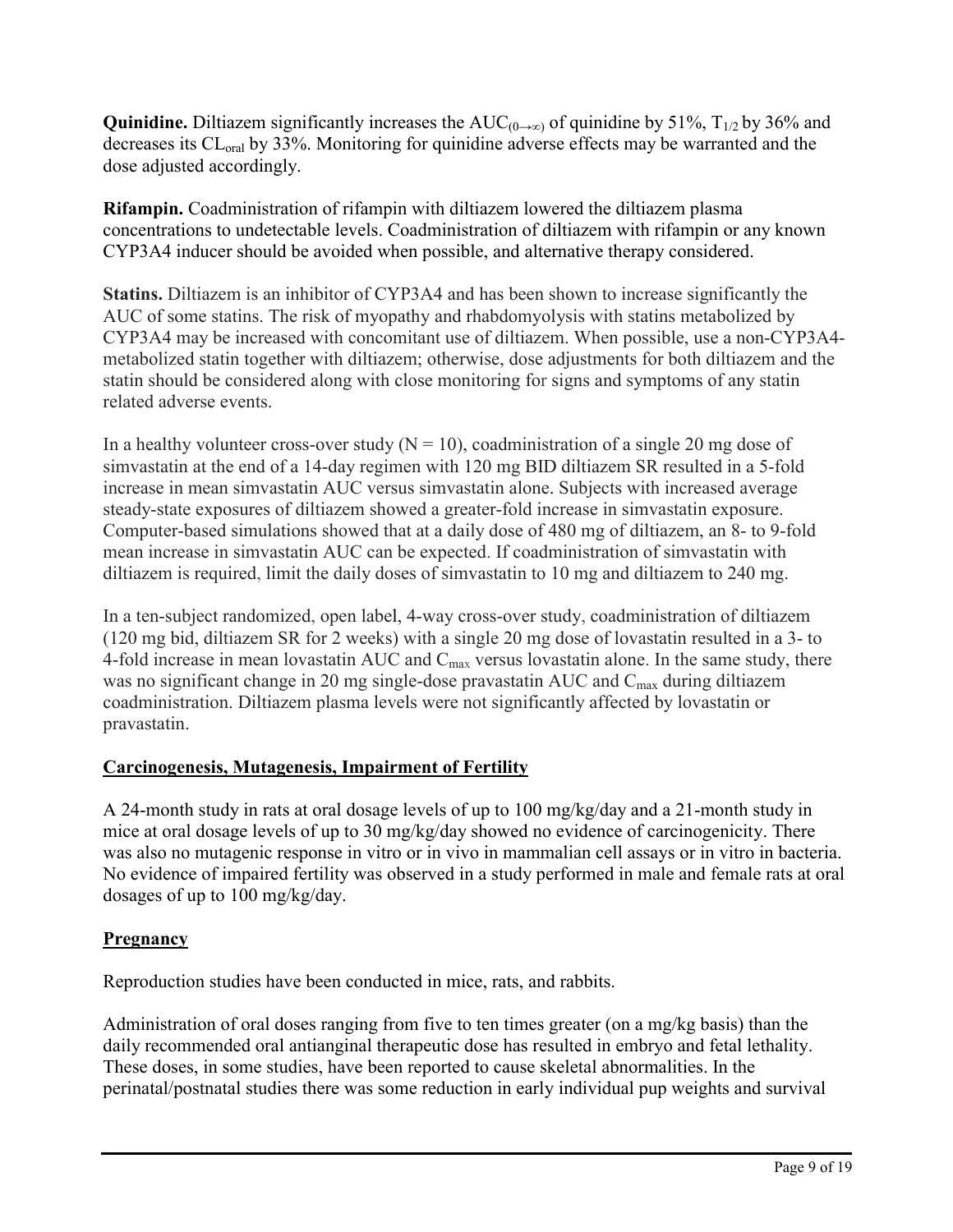rates. There was an increased incidence of stillbirths at doses of 20 times the human oral antianginal dose or greater.

There are no well-controlled studies in pregnant women; therefore, use diltiazem hydrochloride in pregnant women only if the potential benefit justifies the potential risk to the fetus.

### **Nursing Mothers**

Diltiazem is excreted in human milk. One report with oral diltiazem suggests that concentrations in breast milk may approximate serum levels. If use of diltiazem hydrochloride is deemed essential, an alternative method of infant feeding should be instituted.

## **Pediatric Use**

Safety and effectiveness in pediatric patients have not been established.

## **Geriatric Use**

Clinical studies of diltiazem did not include sufficient numbers of subjects aged 65 and over to determine whether they respond differently from younger subjects. Other reported clinical experience has not identified differences in responses between the elderly and younger patients. In general, dose selection for an elderly patient should be cautious, usually starting at the low end of the dosing range, reflecting the greater frequency of decreased hepatic, renal, or cardiac function, and of concomitant disease or other drug therapy.

**Atrial fibrillation or atrial flutter.** In clinical studies with diltiazem hydrochloride injection for AF/Fl, 135 of 257 patients were over 65 years of age. No overall differences in safety or effectiveness were observed between these patients and younger patients, and other reported clinical experience has not identified differences in responses between the elderly and younger patients, but greater sensitivity of some older individuals cannot be ruled out.

In subgroup analysis of double-blind and open-label trials following first-dose response, 116 patients over 65 years of age had a response rate of 84%. One hundred two (102) patients <65 had a response rate of 78%. In subgroup analysis following a two-dose procedure in double-blind and open-label studies, 104 patients over 65 years of age and 95 patients <65 both had a 95% response rate.

**Paroxysmal supraventricular tachycardia.** Clinical studies of diltiazem hydrochloride injection for PSVT did not include sufficient numbers of patients aged 65 and over to determine whether they respond differently from younger patients. Other reported clinical experience has not identified differences in responses between the elderly and younger patients. In general, dose selection for an elderly patient should be cautious, usually starting at the low end of the dosing range, reflecting the greater frequency of decreased hepatic, renal, or cardiac function, and of concomitant disease or other drug therapy.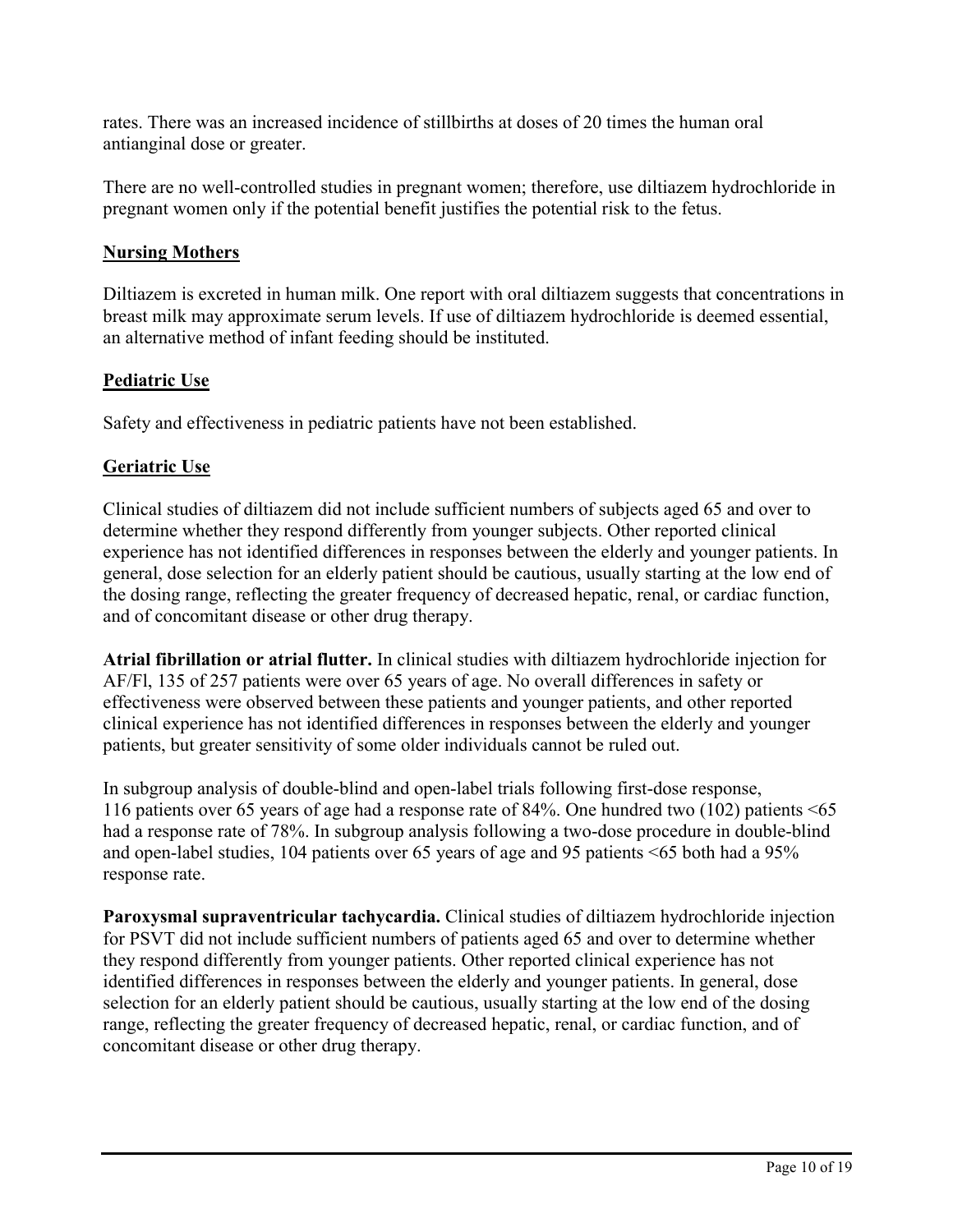Diltiazem hydrochloride is extensively metabolized by the liver and excreted by the kidneys and in bile. The risk of toxic reactions to this drug may be greater in patients with impaired renal or hepatic function. Because elderly patients are more likely to have decreased renal function, care should be taken in dose selection, and it may be useful to monitor renal function. As with all drugs, care should be exercised when treating patients with multiple medications (see PRECAUTIONS, General, and Drug Interactions.)

## **ADVERSE REACTIONS**

The following adverse reaction rates are based on the use of diltiazem hydrochloride injection in over 400 domestic clinical trial patients with atrial fibrillation/flutter or PSVT under double-blind or open-label conditions. Worldwide experience in over 1,300 patients was similar.

Adverse events reported in controlled and uncontrolled clinical trials were generally mild and transient. Hypotension was the most commonly reported adverse event during clinical trials. Asymptomatic hypotension occurred in 4.3% of patients. Symptomatic hypotension occurred in 3.2% of patients. When treatment for hypotension was required, it generally consisted of administration of saline or placing the patient in the Trendelenburg position. Other events reported in at least 1% of the diltiazem-treated patients were injection site reactions (e.g., itching, burning) - 3.9%, vasodilation (flushing) - 1.7%, and arrhythmia (junctional rhythm or isorhythmic dissociation) - 1%.

In addition, the following events were reported infrequently (less than 1%):

**Cardiovascular:** Asystole, atrial flutter, AV block first degree, AV block second degree, bradycardia, chest pain, congestive heart failure, sinus pause, sinus node dysfunction, syncope, ventricular arrhythmia, ventricular fibrillation, ventricular tachycardia

**Dermatologic:** Pruritus, sweating

**Gastrointestinal:** Constipation, elevated SGOT or alkaline phosphatase, nausea, vomiting

**Nervous System:** Dizziness, paresthesia

**Other:** Amblyopia, asthenia, dry mouth, dyspnea, edema, headache, hyperuricemia

Although not observed in clinical trials with diltiazem hydrochloride injection, the following events associated with *oral* diltiazem may occur:

**Cardiovascular:** AV block (third degree), bundle branch block, ECG abnormality, palpitations, syncope, tachycardia, ventricular extrasystoles

**Dermatologic:** Alopecia, erythema multiforme (including Stevens-Johnson syndrome, toxic epidermal necrolysis), exfoliative dermatitis, leukocytoclastic vasculitis, petechiae, photosensitivity, purpura, rash, urticaria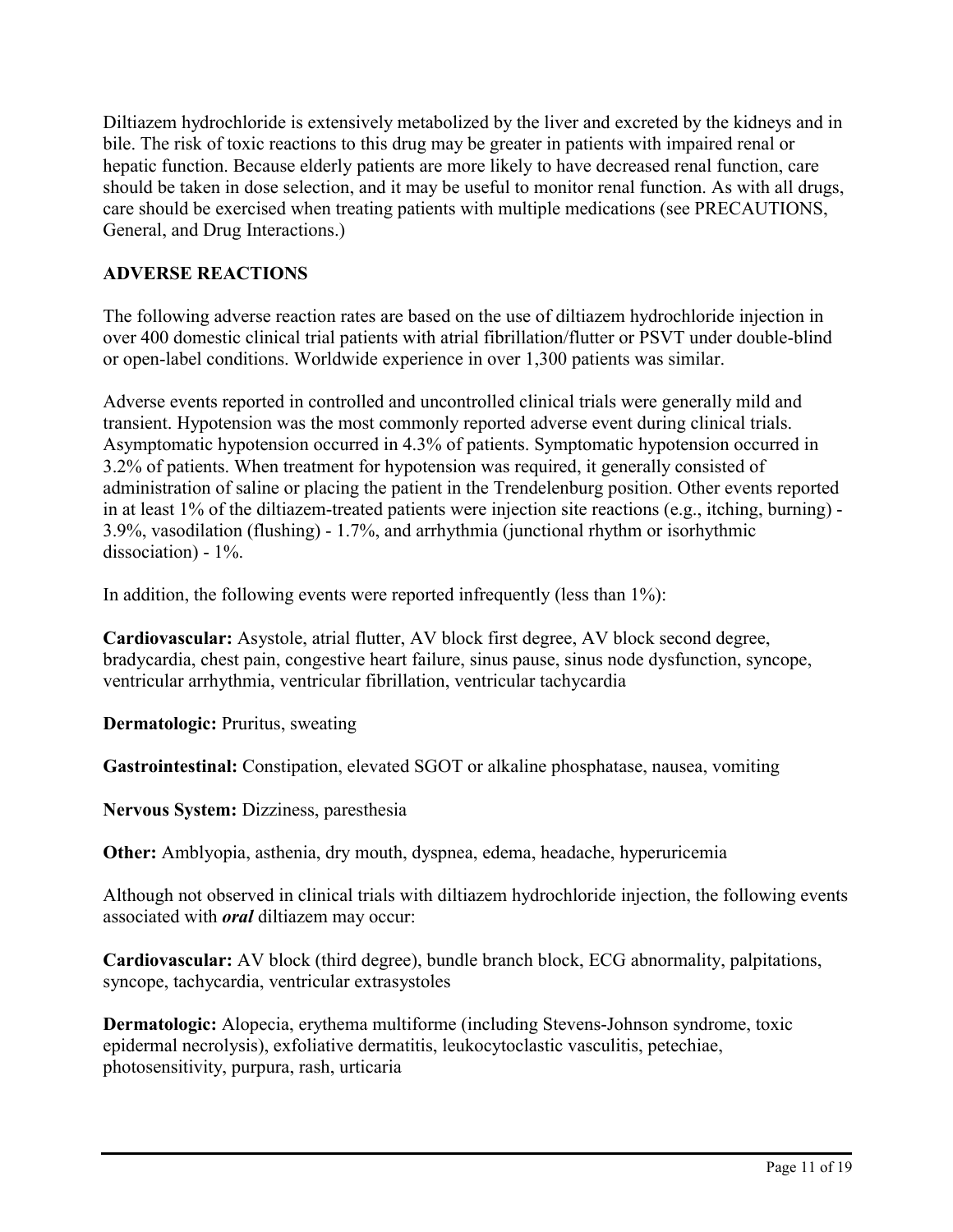**Gastrointestinal:** Anorexia, diarrhea, dysgeusia, dyspepsia, mild elevations of SGPT and LDH, thirst, weight increase

**Nervous System:** Abnormal dreams, amnesia, depression, extrapyramidal symptoms, gait abnormality, hallucinations, insomnia, nervousness, personality change, somnolence, tremor

**Other:** Acute generalized exanthematous pustulosis, allergic reactions, angioedema (including facial or periorbital edema), CPK elevation, epistaxis, eye irritation, gingival hyperplasia, hemolytic anemia, hyperglycemia, impotence, increased bleeding time, leukopenia, muscle cramps, myopathy, nasal congestion, nocturia, osteoarticular pain, photosensitivity (including lichenoid keratosis and hyperpigmentation at sun-exposed skin areas), polyuria, retinopathy, sexual difficulties, thrombocytopenia, tinnitus.

Events such as myocardial infarction have been observed which are not readily distinguishable from the natural history of the disease for the patient.

## **OVERDOSAGE**

Overdosage experience is limited. In the event of overdosage or an exaggerated response, appropriate supportive measures should be employed. The following measures may be considered:

**Bradycardia:** Administer atropine (0.6 to 1 mg). If there is no response to vagal blockade administer isoproterenol cautiously.

**High-degree AV Block:** Treat as for bradycardia above. Fixed high-degree AV block should be treated with cardiac pacing.

**Cardiac Failure:** Administer inotropic agents (isoproterenol, dopamine, or dobutamine) and diuretics.

**Hypotension:** Vasopressors (e.g., dopamine or norepinephrine).

The effectiveness of intravenous calcium administration to reverse the pharmacological effects of diltiazem overdose has been inconsistent. In a few reported cases, overdose with calcium channel blockers associated with hypotension and bradycardia that was initially refractory to atropine became more responsive to atropine after the patients received intravenous calcium. In some cases intravenous calcium has been administered (1 g calcium chloride or 3 g calcium gluconate) over 5 minutes, and repeated every 10 to 20 minutes as necessary. Calcium gluconate has also been administered as a continuous infusion at a rate of 2 g per hour for 10 hours. Infusions of calcium for 24 hours or more may be required. Patients should be monitored for signs of hypercalcemia.

Actual treatment and dosage should depend on the severity of the clinical situation and the judgment and experience of the treating physician.

Diltiazem does not appear to be removed by peritoneal or hemodialysis. Limited data suggest that plasmapheresis or charcoal hemoperfusion may hasten diltiazem elimination following overdose.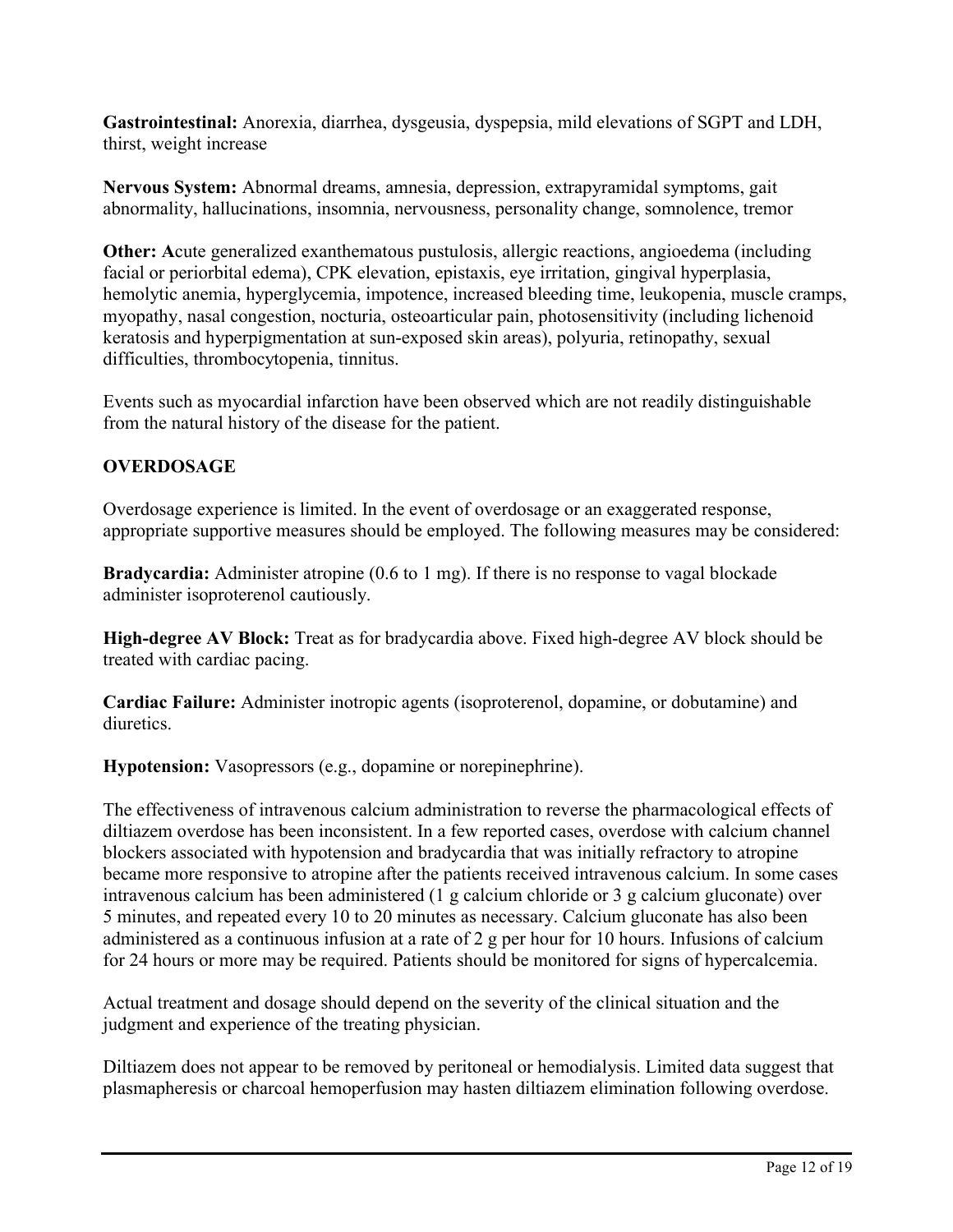The intravenous  $LD_{50}$ 's in mice and rats were 60 and 38 mg/kg, respectively. The toxic dose in man is not known.

## **DOSAGE AND ADMINISTRATION**

## **Direct Intravenous Single Injections (Bolus)**

The initial dose of diltiazem hydrochloride injection should be 0.25 mg/kg actual body weight as a bolus administered over 2 minutes (20 mg is a reasonable dose for the average patient). If response is inadequate, a second dose may be administered after 15 minutes. The second bolus dose of diltiazem hydrochloride injection should be 0.35 mg/kg actual body weight administered over 2 minutes (25 mg is a reasonable dose for the average patient). Subsequent intravenous bolus doses should be individualized for each patient. Patients with low body weights should be dosed on a mg/kg basis. Some patients may respond to an initial dose of 0.15 mg/kg, although duration of action may be shorter. Experience with this dose is limited.

## **Continuous Intravenous Infusion**

For continued reduction of the heart rate (up to 24 hours) in patients with atrial fibrillation or atrial flutter, an intravenous infusion of diltiazem hydrochloride injection or diltiazem hydrochloride for injection may be administered. (For reconstitution of diltiazem hydrochloride for injection, see instructions contained within packaging.) Immediately following bolus administration of 20 mg (0.25 mg/kg) or 25 mg (0.35 mg/kg) diltiazem hydrochloride injection and reduction of heart rate, begin an intravenous infusion of diltiazem hydrochloride injection or diltiazem hydrochloride for injection. The recommended initial infusion rate of diltiazem hydrochloride injection or diltiazem hydrochloride for injection is 10 mg/h. Some patients may maintain response to an initial rate of 5 mg/h. The infusion rate may be increased in 5 mg/h increments up to 15 mg/h as needed, if further reduction in heart rate is required. The infusion may be maintained for up to 24 hours.

Diltiazem shows dose-dependent, non-linear pharmacokinetics. Duration of infusion longer than 24 hours and infusion rates greater than 15 mg/h have not been studied. Therefore, infusion duration exceeding 24 hours and infusion rates exceeding 15 mg/h are not recommended.

**Dilution:** To prepare diltiazem hydrochloride injection for continuous intravenous infusion, aseptically transfer the appropriate quantity (see chart) of diltiazem hydrochloride to the desired volume of either Normal Saline, D5W, or D5W/0.45% NaCl. Mix thoroughly. Keep diluted diltiazem hydrochloride injection refrigerated until use. Use within 24 hours.

To prepare diltiazem hydrochloride for injection for continuous intravenous infusion, assemble the ADD-Vantage vial as directed for use with either 0.9% Sodium Chloride or Dextrose (5%) injection. Mix thoroughly. Keep diluted diltiazem hydrochloride for injection at controlled room temperature 15° to 30°C (59° to 86°F) [See USP] or refrigerated 2° to 8°C (36° to 46°F) until use. Use within 24 hours.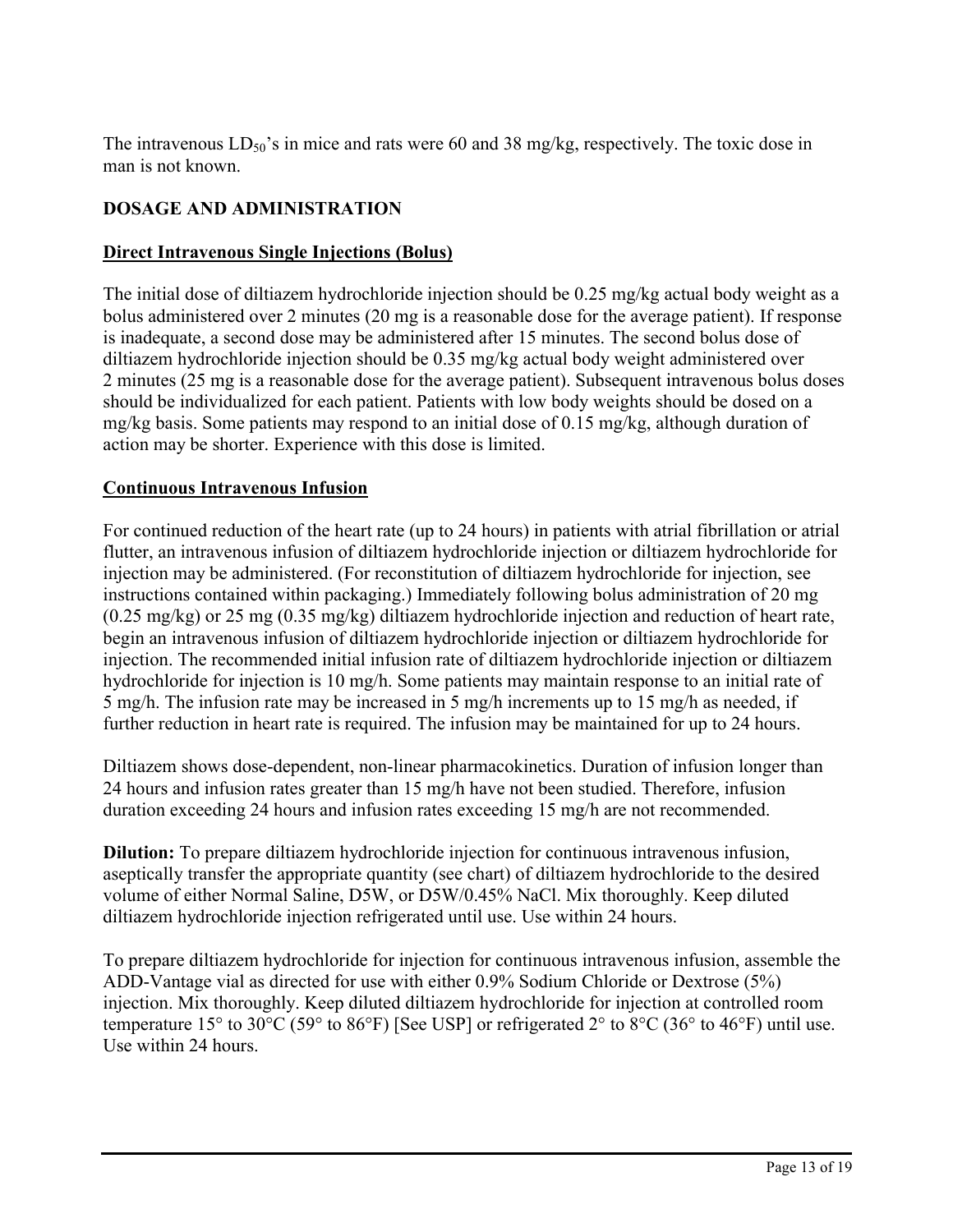## Diltiazem Hydrochloride Injection

| Diluent Volume | <b>Quantity of Diltiazem</b><br>hydrochloride injection | Final<br>Concentration | Administration    |                   |
|----------------|---------------------------------------------------------|------------------------|-------------------|-------------------|
|                |                                                         |                        | Dose*             | <b>Infusion</b>   |
|                |                                                         |                        |                   | Rate              |
| $100$ mL       | $125 \text{ mg} (25 \text{ mL})$                        | $1 \text{ mg/mL}$      | $10 \text{ mg/h}$ | $10 \text{ mL/h}$ |
|                | Final Volume 125 mL                                     |                        | $15 \text{ mg/h}$ | $15 \text{ mL/h}$ |
| $250$ mL       | $250 \text{ mg} (50 \text{ mL})$                        | $0.83$ mg/mL           | $10 \text{ mg/h}$ | $12 \text{ mL/h}$ |
|                | Final Volume 300 mL                                     |                        | $15 \text{ mg/h}$ | $18 \text{ mL/h}$ |
| 500 mL         | $250 \text{ mg} (50 \text{ mL})$                        | $0.45$ mg/mL           | $10 \text{ mg/h}$ | $22 \text{ mL/h}$ |
|                | Final Volume 550 mL                                     |                        | $15 \text{ mg/h}$ | $33 \text{ mL/h}$ |

\* 5 mg/h may be appropriate for some patients

# Diltiazem Hydrochloride for Injection

| <b>Diluent</b><br>Volume | <b>Quantity of Diltiazem</b><br>hydrochloride injection | Final<br>Concentration | Administration    |                      |
|--------------------------|---------------------------------------------------------|------------------------|-------------------|----------------------|
|                          |                                                         |                        | Dose*             | <b>Infusion Rate</b> |
| $100$ mL                 | $100 \text{ mg}$                                        | $1 \text{ mg/mL}$      | $10 \text{ mg/h}$ | $10 \text{ mL/h}$    |
|                          | (1 ADD-Vantage vial)                                    |                        | $15 \text{ mg/h}$ | $15 \text{ mL/h}$    |

\* 5 mg/h may be appropriate for some patients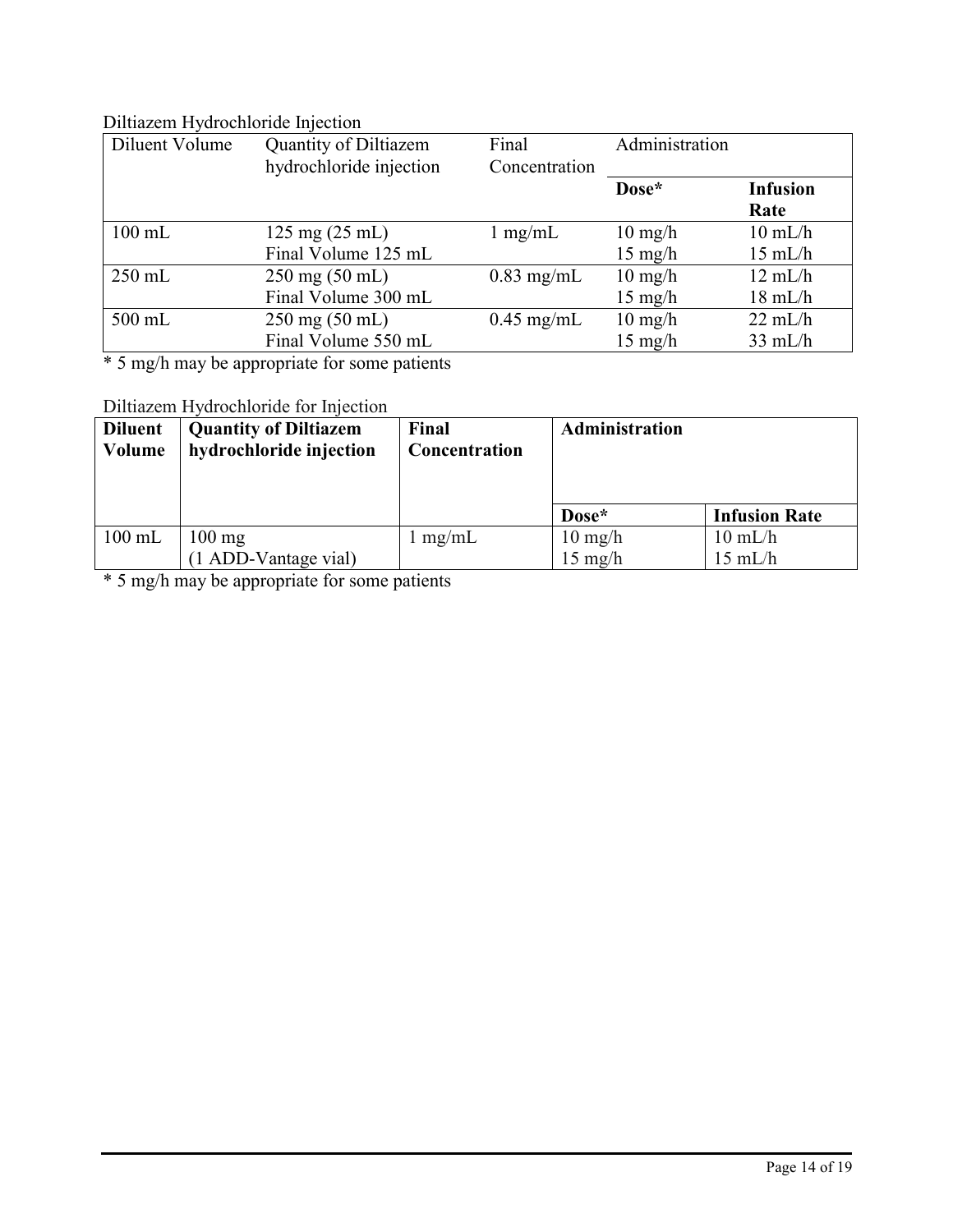## *INSTRUCTIONS FOR USE*

### **To Use Vial in ADD-Vantage**® **Flexible Diluent Container To Open:**

Peel overwrap at corner and remove solution container. Some opacity of the plastic due to moisture absorption during the sterilization process may be observed. This is normal and does not affect the solution quality or safety. The opacity will diminish gradually.

#### **To Assemble Vial and Flexible Diluent Container:**

#### **(Use Aseptic Technique)**

- 1. Remove the protective covers from the top of the vial and the vial port on the diluent container as follows:
	- a. To remove the breakaway vial cap, swing the pull ring over the top of the vial and pull down far enough to start the opening (SEE FIGURE 1.), then pull straight up to remove the cap. (SEE FIGURE 2.) **NOTE:** Do not access vial with syringe.





**Fig. 1** Fig. 2



- b. To remove the vial port cover, grasp the tab on the pull ring, pull up to break the tie membrane, then pull back to remove the cover. (SEE FIGURE 3.)
- 2. Screw the vial into the vial port until it will go no further. THE VIAL MUST BE SCREWED IN TIGHTLY TO ASSURE A SEAL. This occurs approximately 1/2 turn (180°) after the first audible click. (SEE FIGURE 4.) The clicking sound does not assure a seal; the vial must be turned as far as it will go.

**NOTE:** Once vial is seated, do not attempt to remove. (SEE FIGURE 4.)

- 3. Recheck the vial to assure that it is tight by trying to turn it further in the direction of assembly.
- 4. Label appropriately.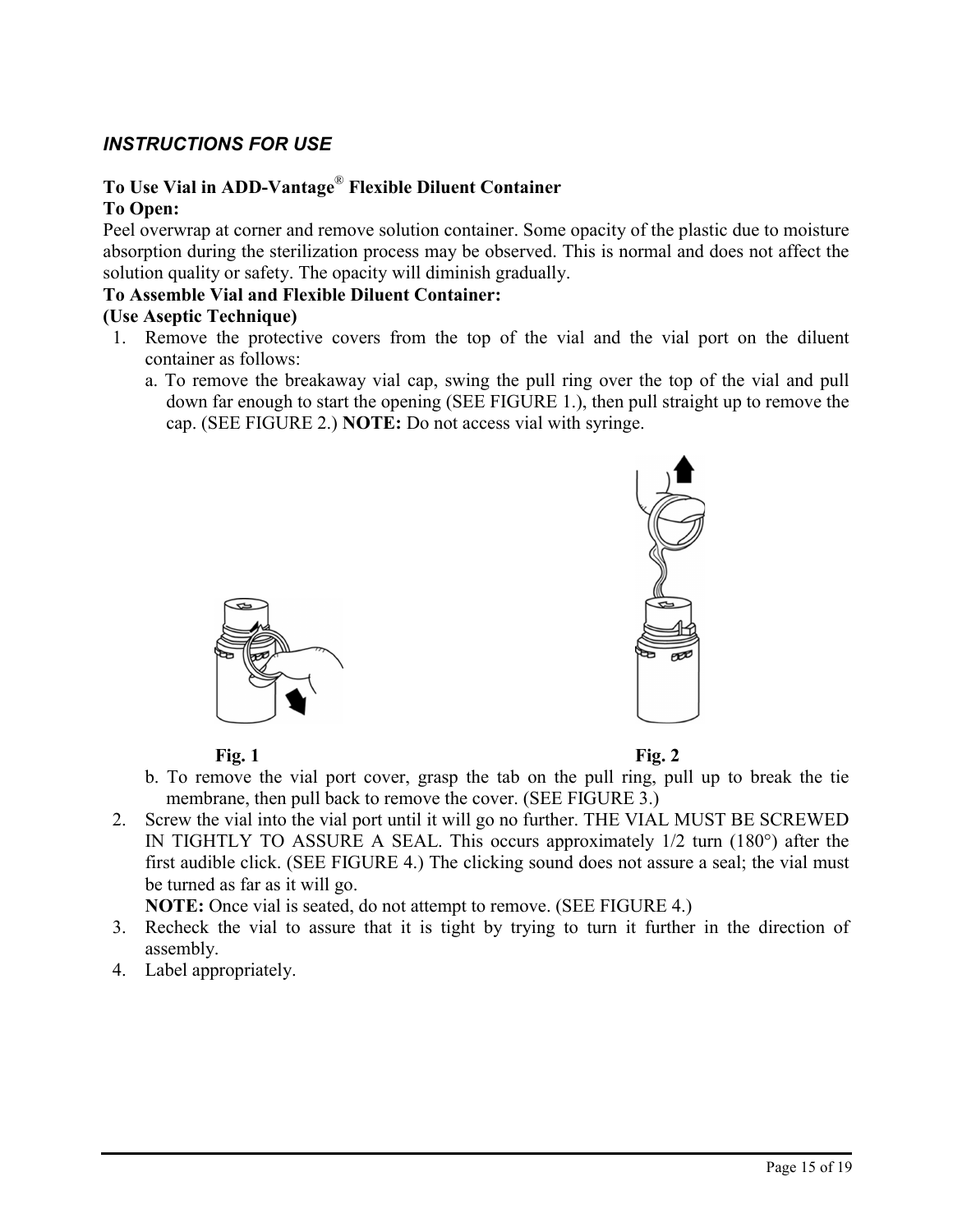

## **To Reconstitute the Drug:**

- 1. Squeeze the bottom of the diluent container gently to inflate the portion of the container surrounding the end of the drug vial.
- 2. With the other hand, push the drug vial down into the container telescoping the walls of the container. Grasp the inner cap of the vial through the walls of the container. (SEE FIGURE 5.)
- 3. Pull the inner cap from the drug vial. (SEE FIGURE 6.) Verify that the rubber stopper has been pulled out, allowing the drug and diluent to mix.
- 4. Mix container contents thoroughly and use within the specified time.





#### **Preparation for Administration: (Use Aseptic Technique)**

- 1. Confirm the activation and admixture of vial contents.
- 2. Check for leaks by squeezing container firmly. If leaks are found, discard unit as sterility may be impaired.
- 3. Close flow control clamp of administration set.
- 4. Remove cover from outlet port at bottom of container.
- 5. Insert piercing pin of administration set into port with a twisting motion until the pin is firmly seated. **NOTE:** See full directions on administration set carton.
- 6. Lift the free end of the hanger loop on the bottom of the vial, breaking the two tie strings. Bend the loop outward to lock it in the upright position, then suspend container from hanger.

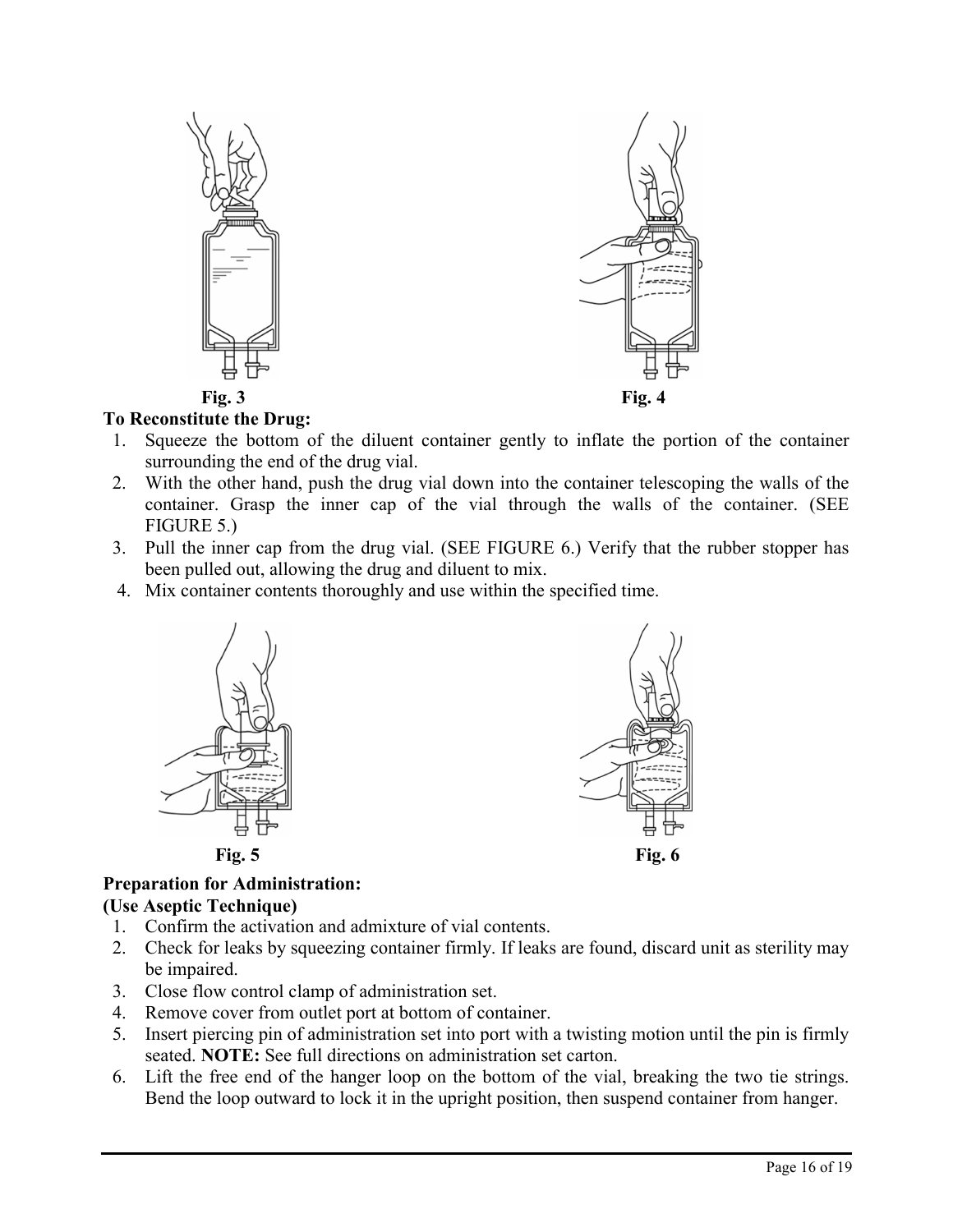- 7. Squeeze and release drip chamber to establish proper fluid level in chamber.
- 8. Open flow control clamp and clear air from set. Close clamp.
- 9. Attach set to venipuncture device. If device is not indwelling, prime and make venipuncture.
- 10. Regulate rate of administration with flow control clamp.

### **WARNING: Do not use flexible containers in series connections.**

**Compatibility:** Diltiazem hydrochloride injection and diltiazem hydrochloride for injection were tested for compatibility with three commonly used intravenous fluids at a maximal concentration of 1 mg diltiazem hydrochloride per milliliter. Diltiazem hydrochloride injection and diltiazem hydrochloride for injection were found to be physically compatible and chemically stable in the following parenteral solutions for at least 24 hours when stored in glass (diltiazem hydrochloride injection only) or polyvinylchloride (PVC) bags at controlled room temperature 20° to 25°C (68 $\degree$  to 77 $\degree$ F) [see USP] or under refrigeration 2 $\degree$  to 8 $\degree$ C (36 $\degree$  to 46 $\degree$ F).

- dextrose (5%) injection USP
- sodium chloride (0.9%) injection USP
- dextrose (5%) and sodium chloride (0.45%) injection USP

#### **Physical Incompatibilities:**

Because of potential physical incompatibilities, it is recommended that diltiazem hydrochloride injection or diltiazem hydrochloride for injection not be mixed with any other drugs in the same container. If possible, it is recommended that diltiazem hydrochloride injection or diltiazem hydrochloride for injection not be co-infused in the same intravenous line. Parenteral drug products should be inspected visually for particulate matter and discoloration prior to administration whenever solution and container permit.

**Diltiazem hydrochloride injection.** Physical incompatibilities (precipitate formation or cloudiness) were observed when diltiazem hydrochloride injection was infused in the same intravenous line with the following drugs: acetazolamide, acyclovir, aminophylline, ampicillin, ampicillin sodium/sulbactam sodium, cefamandole, cefoperazone, diazepam, furosemide, hydrocortisone sodium succinate, insulin, (regular: 100 units/mL), methylprednisolone sodium succinate, mezlocillin, nafcillin, phenytoin, rifampin, and sodium bicarbonate.

**Diltiazem hydrochloride for injection.** Physical incompatibilities (precipitate formation or cloudiness) were observed when diltiazem hydrochloride for injection at a concentration of 1 mg/mL diluted in normal saline was infused in the same intravenous line with the following drugs: acetazolamide, acyclovir, cefoperazone sodium, diazepam, furosemide, phenytoin and rifampin.

NOTE: Diltiazem hydrochloride for injection at a concentration of 1 mg/mL diluted in normal saline was infused in the same intravenous line and was found to be compatible with the following drugs: aminophylline, ampicillin sodium, ampicillin sodium/sulbactam sodium, cefamandole, hydrocortisone sodium succinate, regular insulin (100 units/mL), methylprednisolone sodium succinate, mezlocillin sodium, nafcillin sodium and sodium bicarbonate.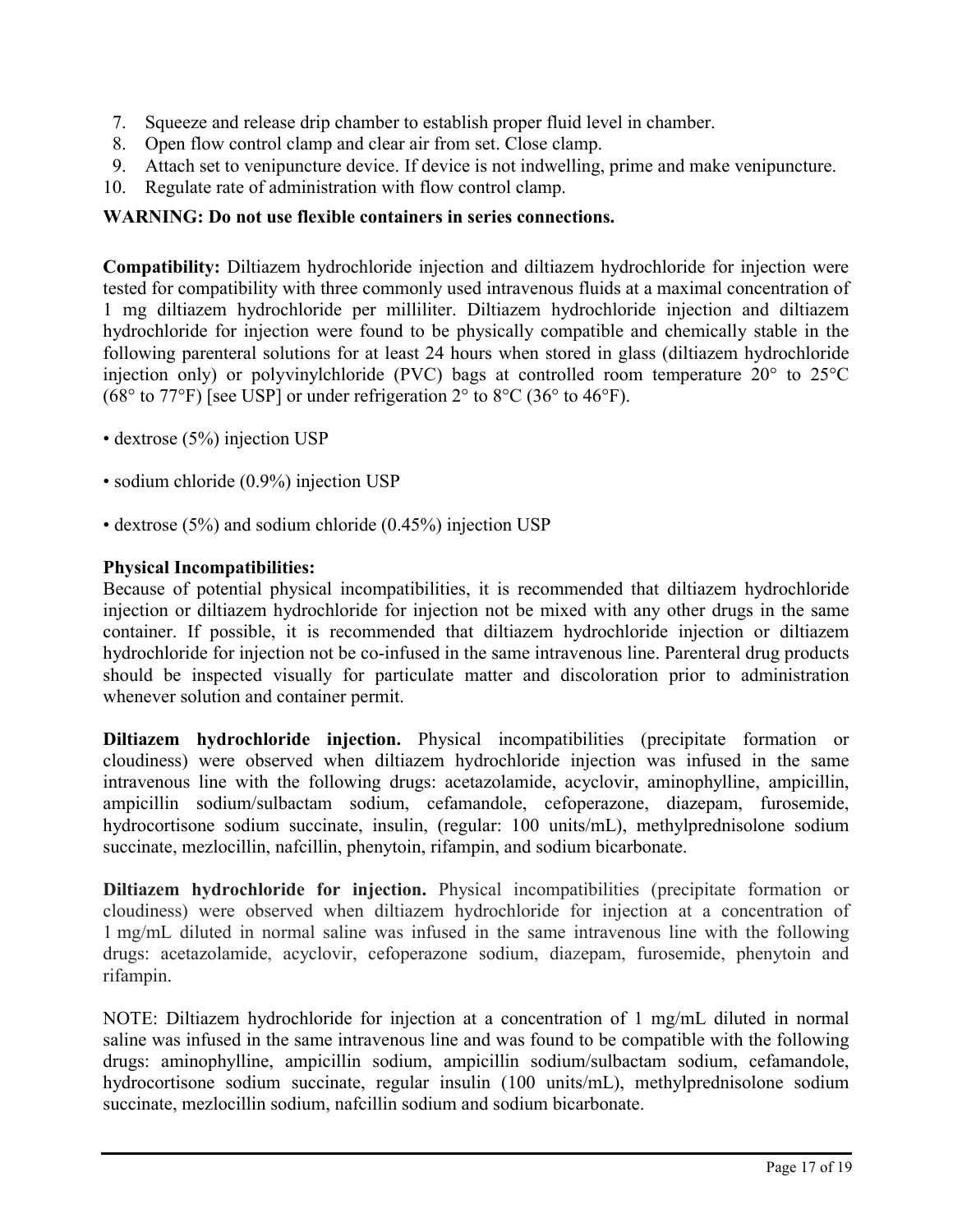### **Transition to Further Antiarrhythmic Therapy.**

Transition to other antiarrhythmic agents following administration of diltiazem hydrochloride injection is generally safe. However, reference should be made to the respective agent manufacturer's package insert for information relative to dosage and administration.

In controlled clinical trials, therapy with antiarrhythmic agents to maintain reduced heart rate in atrial fibrillation or atrial flutter or for prophylaxis of PSVT was generally started within 3 hours after bolus administration of diltiazem hydrochloride injection. These antiarrhythmic agents were intravenous or oral digoxin, Class 1 antiarrhythmics (e.g., quinidine, procainamide), calcium channel blockers, and oral beta-blockers.

Experience in the use of antiarrhythmic agents following maintenance infusion of diltiazem hydrochloride injection is limited. Patients should be dosed on an individual basis and reference should be made to the respective manufacturer's package insert for information relative to dosage and administration.

## *HOW SUPPLIED*

**Diltiazem Hydrochloride Injection** is supplied in single-dose Fliptop vials as follows:

| <b>Unit of Sale</b>          | <b>Concentration</b>          | Each                           |
|------------------------------|-------------------------------|--------------------------------|
| NDC 0409-1171-01             | $25 \text{ mg}/5 \text{ mL}$  | NDC 0409-1171-11               |
| Carton containing            | $(5 \text{ mg/mL})$           | 5 mL Single-Dose Fliptop Vial  |
| 10 Single-Dose Fliptop Vials |                               |                                |
| NDC 0409-1171-02             | $50 \text{ mg}/10 \text{ mL}$ | NDC 0409-1171-12               |
| Carton containing            | $(5 \text{ mg/mL})$           | 10 mL Single-Dose Fliptop Vial |
| 10 Single-Dose Fliptop Vials |                               |                                |

DILTIAZEM HYDROCHLORIDE INJECTION IS TO BE STORED UNDER REFRIGERATION 2 TO 8°C (36 TO 46°F). DO NOT FREEZE. MAY BE STORED AT ROOM TEMPERATURE FOR UP TO 1 MONTH. DESTROY AFTER 1 MONTH AT ROOM TEMPERATURE. SINGLE-DOSE VIALS. DISCARD UNUSED PORTION.

**Diltiazem Hydrochloride for Injection** for continuous infusion is supplied in single-dose ADD-Vantage vials as follows:

| <b>Unit of Sale</b>  | <b>Size</b>      | Each                    |
|----------------------|------------------|-------------------------|
| NDC 0409-4350-03     | $100 \text{ mg}$ | NDC 0409-4350-13        |
| Tray containing      |                  | 100 mg/ADD-Vantage Vial |
| 10 ADD-Vantage Vials |                  |                         |

DILTIAZEM HYDROCHLORIDE FOR INJECTION IS TO BE STORED AT 20° TO 25°C (68° TO 77°F). [SEE USP CONTROLLED ROOM TEMPERATURE.] DO NOT FREEZE. RECONSTITUTED MATERIAL IS STABLE FOR 24 HOURS AT CONTROLLED ROOM TEMPERATURE OR REFRIGERATED 2° to 8°C (36° to 46°F). SINGLE-DOSE VIAL.